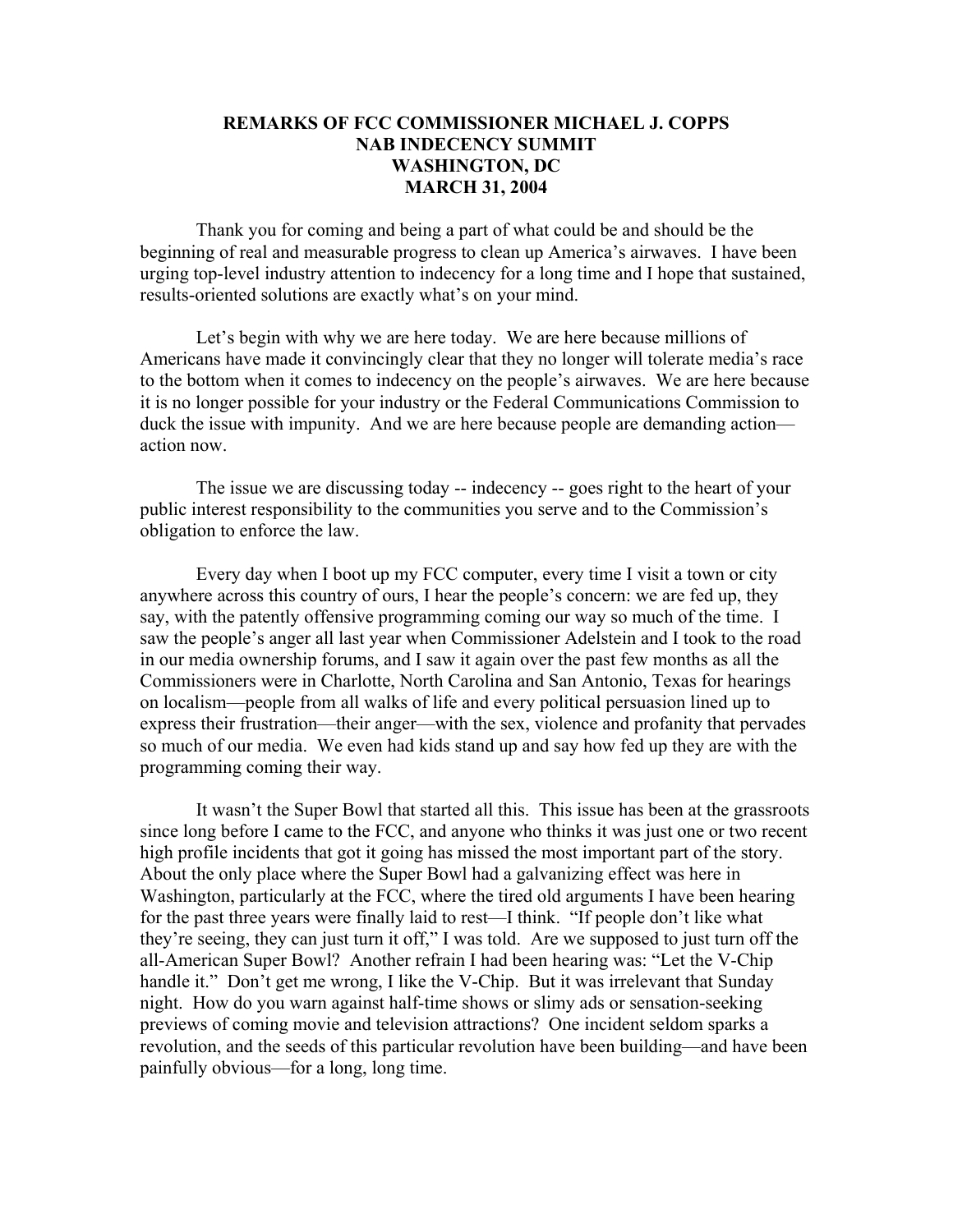What fueled this mad race to the bottom? I think two things. One is that some chose to push the envelope too far. Particularly in this age of huge media conglomerates, the unforgiving expectations of the marketplace have more influence than they once did in driving media behavior. The other reason—every bit as important—is that the regulatory commission charged with keeping this race from happening abdicated its enforcement responsibilities and thereby created a climate wherein indecency could flourish. If the agency charged with putting the brakes on has no credibility with those who are programming indecency—if it commands no respect on the issue because it runs away from the issue—is it any wonder that the envelope gets pushed farther and farther out?

I believe that, as a society, we have a responsibility to protect children from content that is inappropriate for them. And when it comes to the broadcast media, the Federal Communications Commission has the statutory obligation—the legal mandate to protect children from indecent, profane and obscene programming. I take this responsibility with utmost seriousness. I am supposed to take it with utmost seriousness—whether I agree with it or not—because it's the law.

The process by which the FCC has enforced these laws has long been lax. I won't detail here the long history of actions not taken, program complaints ignored, fines not imposed, procedures made as user-unfriendly as they could be, and buck-passing in the decision-making process that together constitute the Commission's record on indecency. We weren't even talking the talk most of the time, leave alone walking the walk. Now, happily, we are not only talking the talk, but actually sending up some signals that maybe we'll even walk the walk some day soon, which for me means assessing fines that go beyond the normal costs of doing business and, more importantly, sending some of the more outrageous cases to administrative hearings for possible license revocation.

I want you to know exactly where I stand. I am encouraged and supportive of your coming together today to talk about actions you can take to solve a problem that most of you now seem willing to recognize. I wish you nothing but success as you tackle this problem. But while you meet and discuss and move toward I hope resolute new industry policies on indecency, I am going to be pressing my colleagues to get on with the job of enforcing the statute, using all the ammunition already in our armory and also putting to immediate use any additional arrows that Congress may provide for our quiver. Congress, it seems clear, intends to make us walk the enforcement walk.

In recent Congressional testimony, I laid out some steps we could take at the Commission to carry out our statutory obligations. These include using our full authority, including license revocation hearings, to punish those who violate the statute; reforming the complaint process to make it consumer-friendly and also to make decisions more quickly; tackling the depiction of graphic violence that has become such a pervasive problem, something we should have done long ago; making certain that affiliated stations have the right to preempt programming that is on their stations; and refusing to renew the licenses of those who wantonly disserve the public interest.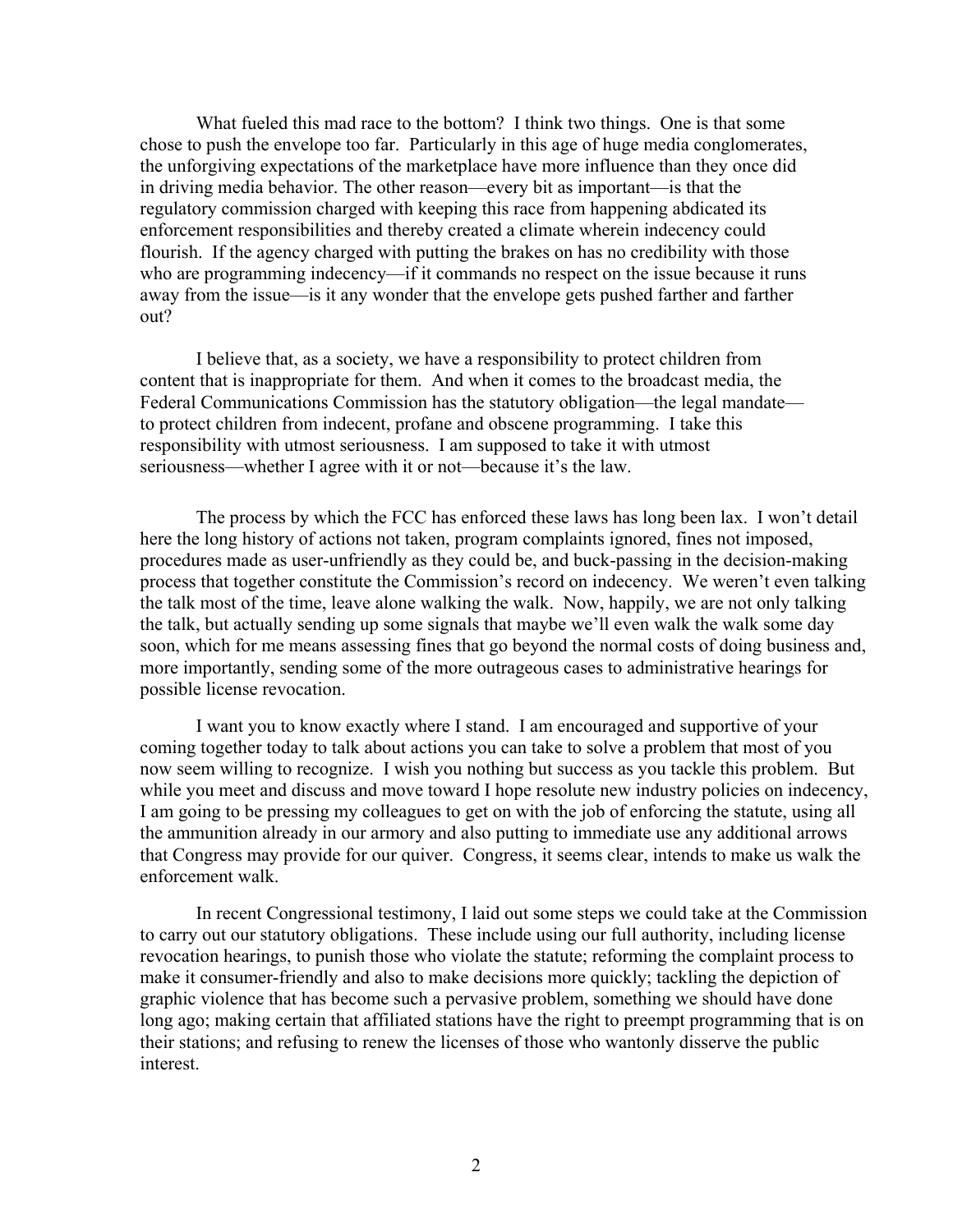That's what I see for me. How about you? I hope that as broadcasters—as licensees of the public airwaves—you will also take action. By taking more responsibility for what is broadcast, particularly when children are likely to be watching, you would make a huge contribution to our kids and to our society. From the day I arrived at the Commission, I have been talking about how broadcasters could voluntarily tackle the issues of indecent, profane and violent programming. Many of you remember the old Codes of Broadcaster Conduct. Through enlightened self-regulation, the industry clamped restrictions on the presentations of sexual material, violence, liquor, drug addiction, even on excessive advertising. The Codes also affirmed broadcaster responsibilities toward children, community issues, and public affairs. It didn't always work perfectly; I'm not saying it was some golden age; but it was at least a serious effort premised on the idea that we can be well entertained at levels several cuts above the lowest common denominator that now dictates so much programming. It is time for a tough new code. And the code I'd like to see is not some bland statement of general principles, but something explicit and including incentives to encourage compliance.

I believe the industry could come together and craft a new code, perfectly able to pass court muster, and one that would serve the needs of businesses as well as those of concerned families. Some other ideas: broadcasters could commit to family hours during prime time. More diversity in program-development and program-sourcing could also help—that means more independently-produced programs. And you need to include in your deliberations what public interest standards you think appropriate for the new world of multi-casting that digital television is already beginning to bring us. These are just a few suggestions; I am certain you can come up with many more.

Successful resolution of the indecency issues must in the end include cable and satellite. Eighty-five percent of homes get their television signals from cable or satellite. Most viewers, particularly children, don't recognize the difference as they flip channels between broadcast stations and cable channels. Because cable and satellite are so pervasive, there is a compelling government interest in addressing indecency when children are watching. Indeed, the courts have already applied this to cable. And let's not forget that cable and DBS make liberal use of the people's spectrum too and this incurs an obligation to serve the public interest. Cable could also explore such options as offering a family tier so that families don't need to receive channels like MTV in order to get the Disney Channel. Commissioner Martin has made positive suggestions on this. Cable could also make sure that family channels offer all family-friendly programming. One other suggestion: Have Eddie Fritts call up Bob Sachs and invite him and his CEOs to a more inclusive industry summit on indecency.

The proof of your efforts will not be that you have begun a dialogue or put together a task force. Or even that you have crafted a program. No, the final judgment here will be rendered by the American people and will be based on what they actually see on their televisions and hear on their radios. Anyone in industry or at the Commission who thinks they can "politick" this problem for a few months and it will magically disappear needs to crawl out of his or her cocoon. Nor will returning to lax enforcement after a few months pass muster with our citizens. Industry and the Commission will get